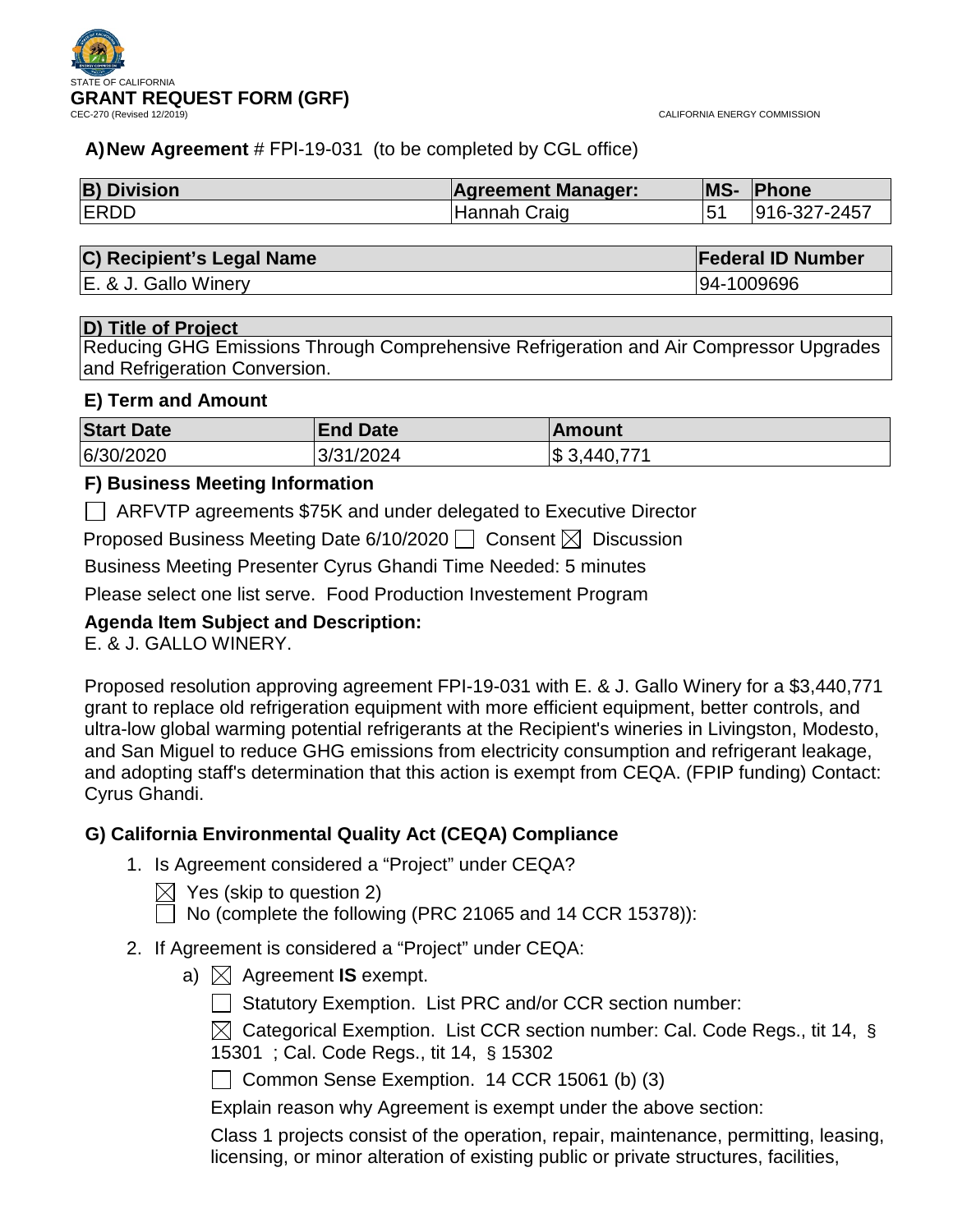

CALIFORNIA ENERGY COMMISSION

mechanical equipment, or topographical features, involving negligible or no expansion of existing or former use. This project will involve updates to controls and replacement parts to existing refrigeration systems and compressed air systems at existing wineries. The replacement parts will not change the purpose or increase the capacity of the refrigeration systems or winery. The replacement parts include condensers, refrigeration compressors, air compressors, air storage tank, side-stream filtration system, cooling tower, control panel, and auxiliary equipment. For these reasons, the project will not have a significant effect on the environment and falls under the categorical exemption listed in 14 C.C.R. 15301.

Class 2 projects consists of replacement or reconstruction of existing structures and facilities where the new structure will be located on the same site as the structure replaced and will have substantially the same purpose and capacity as the structure replaced. This project will involve the removal and replacement of parts for existing refrigeration systems and existing air compression systems at existing wineries. The replacement parts will not change the purpose or increase the capacity of the refrigeration systems or winery. The replacement parts include condensers, refrigeration compressors, air compressors, air storage tank, sidestream filtration system, cooling tower, control panel, and auxiliary equipment. For these reasons, the project will not have a significant effect on the environment and falls under the categorical exemption listed in 14 C.C.R. 15302.

Each exemption is an independent basis for finding the project exempt.

- b) Agreement **IS NOT** exempt. (consult with the legal office to determine next steps)
	- Check all that apply
	- $\Box$  Initial Study
	- **Negative Declaration**
	- $\Box$  Mitigated Negative Declaration
	- Environmental Impact Report
	- Statement of Overriding Considerations

### **H) List all subcontractors (major and minor) and equipment vendors:** (attach additional sheets as necessary)

| <b>Legal Company Name:</b>         | <b>Budget</b> |
|------------------------------------|---------------|
| VCCT, Inc., dba VaCom Technologies |               |
|                                    |               |
|                                    |               |

### **I) List all key partners: (attach additional sheets as necessary)**

| Legal Company<br>\ame: |  |
|------------------------|--|
|                        |  |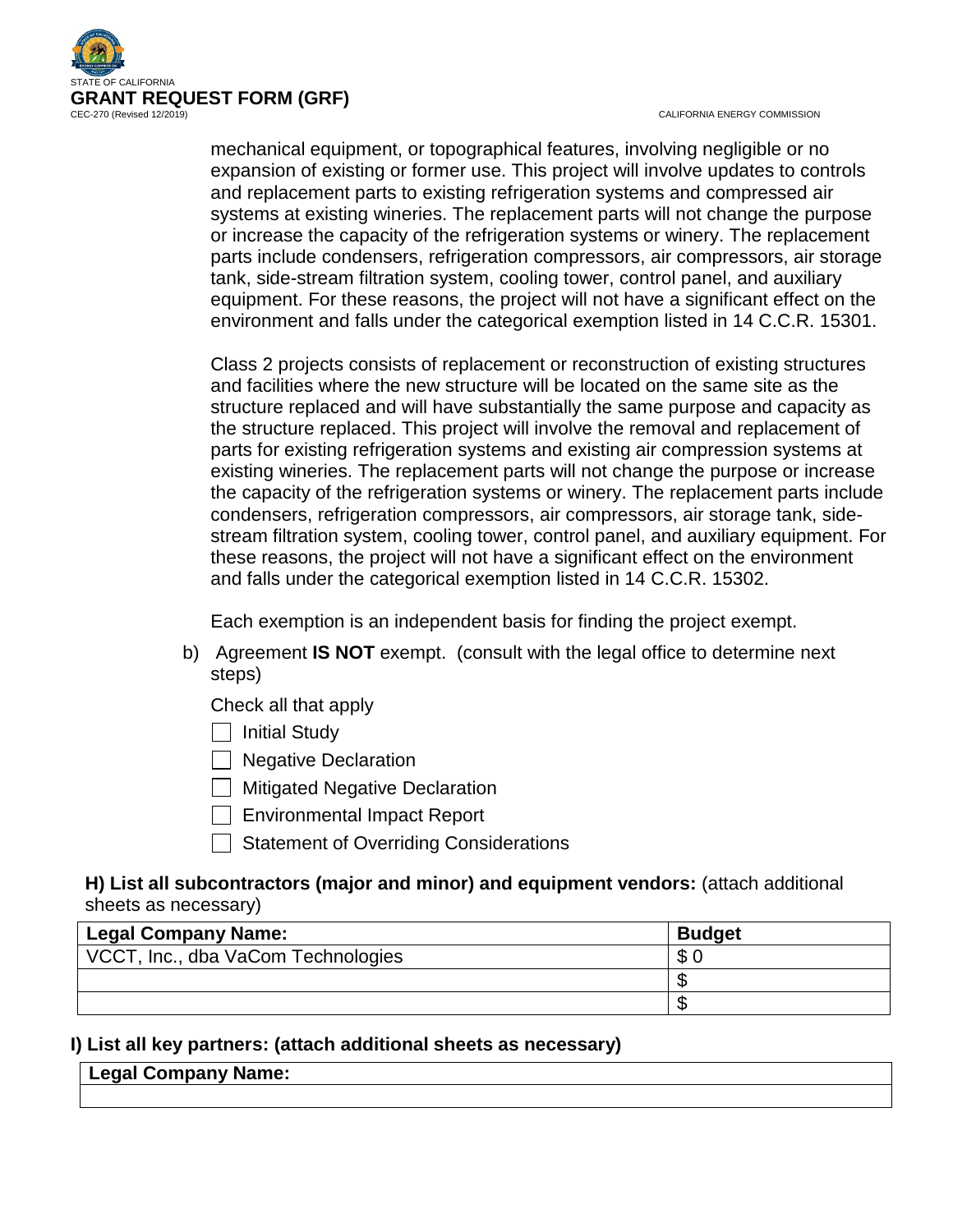

CALIFORNIA ENERGY COMMISSION

# **J) Budget Information**

| <b>Funding Source</b> | <b>Funding Year of</b><br>Appropriation | <b>Budget List</b><br><b>Number</b> | <b>Amount</b> |
|-----------------------|-----------------------------------------|-------------------------------------|---------------|
| <b>GGRF</b>           | $18 - 19$                               | 301.002AB                           | \$3,440,771   |
|                       |                                         |                                     |               |
|                       |                                         |                                     |               |

### R&D Program Area: EERO: FPIP TOTAL: \$3,440,771

Explanation for "Other" selection

Reimbursement Contract #: Federal Agreement #:

### **K) Recipient's Contact Information**

# **1. Recipient's Administrator/Officer**

Name: Daniel Slagel Address: 600 Yosemite Blvd

City, State, Zip: Modesto, CA 95354-2760 Phone: 209-602-3670 E-Mail: Daniel.Slagel@ejgallo.com

# **2. Recipient's Project Manager**

Name: Daniel Slagel Address: 600 Yosemite Blvd

City, State, Zip: Modesto, CA 95354-2760 Phone: 209-602-3670 E-Mail: Daniel.Slagel@ejgallo.com

# **L) Selection Process Used**

- $\boxtimes$  Competitive Solicitation Solicitation #: GFO-19-901p2
- $\Box$  First Come First Served Solicitation Solicitation #:

# **M) The following items should be attached to this GRF**

- 1. Exhibit A, Scope of Work  $\boxtimes$  Attached
- 2. Exhibit B, Budget Detail  $\boxtimes$  Attached
- 3. CEC 105, Questionnaire for Identifying Conflicts  $\boxtimes$  Attached
- 4. Recipient Resolution  $\boxtimes$  N/A  $\Box$  Attached

**\_\_\_\_\_\_\_\_\_\_\_\_\_\_\_\_\_\_\_\_\_\_\_\_\_\_\_ \_\_\_\_\_\_\_\_\_\_\_\_\_\_**

5. CEQA Documentation  $\boxtimes$  N/A  $\Box$  Attached

**Agreement Manager** 

**\_\_\_\_\_\_\_\_\_\_\_\_\_\_\_\_\_\_\_\_\_\_\_\_\_\_\_ \_\_\_\_\_\_\_\_\_\_\_\_\_\_ Office Manager Date** 

**\_\_\_\_\_\_\_\_\_\_\_\_\_\_\_\_\_\_\_\_\_\_\_\_\_\_\_ \_\_\_\_\_\_\_\_\_\_\_\_\_\_ Deputy Director Date** 

- 
- 
- 
- 
-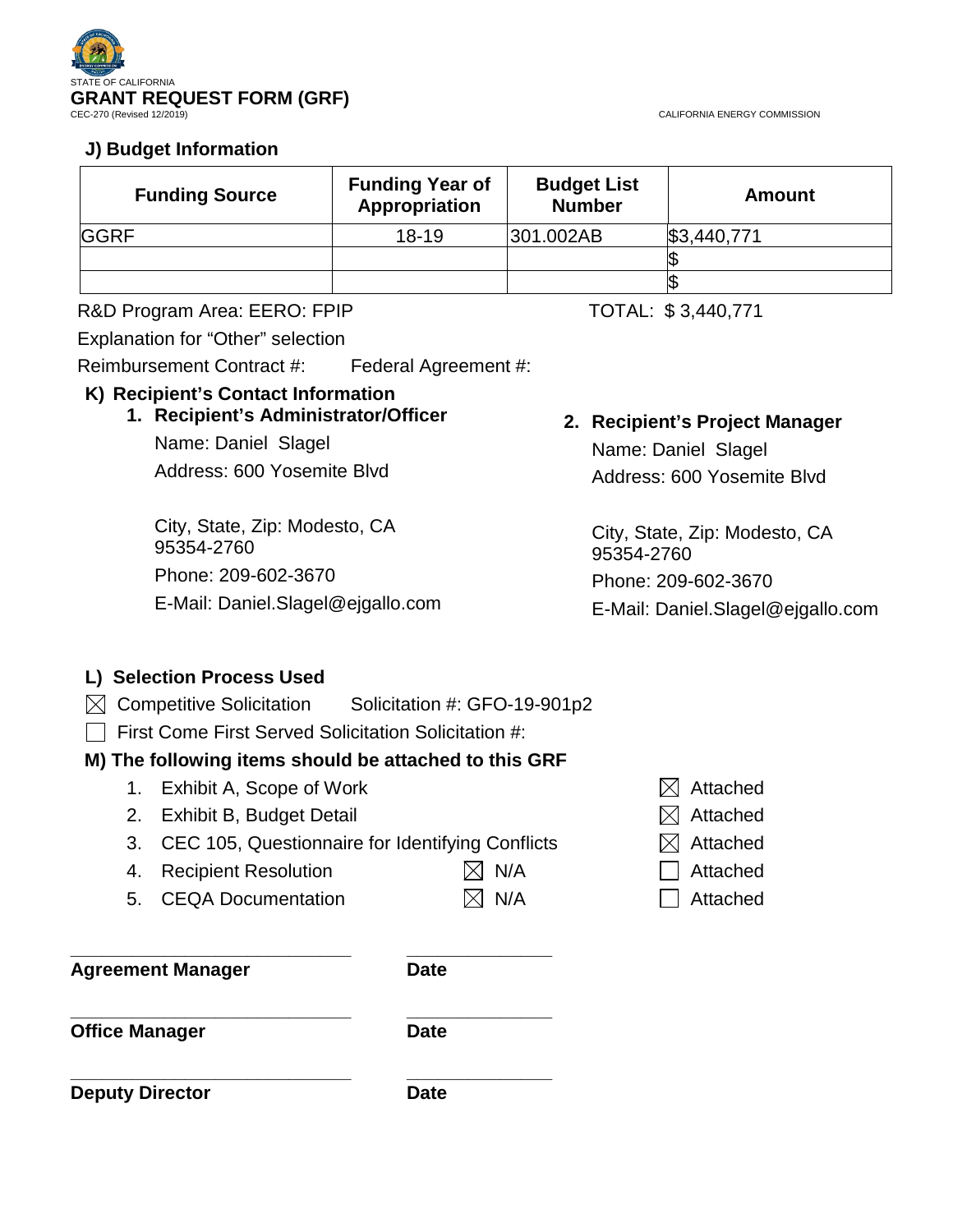### **I. TASK ACRONYM/TERM LISTS**

### **A. Task List**

| Task # | $\mathsf{CPR}^1$ | <b>Task Name</b>                           |
|--------|------------------|--------------------------------------------|
|        |                  | <b>General Project Tasks</b>               |
|        |                  | Site Preparation and Equipment Procurement |
| -3     |                  | <b>Equipment Installation</b>              |
| Δ      |                  | Measurement and Verification               |
| -5     |                  | Technology/Knowledge Transfer Activities   |

#### **B. Acronym/Term List**

| <b>Acronym/Term</b> | <b>Meaning</b>                      |
|---------------------|-------------------------------------|
| <b>CAM</b>          | <b>Commission Agreement Manager</b> |
| CAO                 | <b>Commission Agreement Officer</b> |
| <b>CPR</b>          | <b>Critical Project Review</b>      |
| <b>GWP</b>          | <b>Global Warming Potential</b>     |
| <b>GHG</b>          | Greenhouse Gas                      |
| M&V                 | Measurement and Verification        |
| Recipient           | E. & J. Gallo Winery                |

#### **II. PURPOSE OF AGREEMENT, PROBLEM/SOLUTION STATEMENT, AND GOALS AND OBJECTIVES**

#### **A. Purpose of Agreement**

The purpose of this Agreement is to fund refrigeration and air compression efficiency improvements at the Recipient's Livingston and Modesto facilities and a replacement refrigeration system using ultra low global warming potential (GWP) refrigerants at the Recipient's Courtside facility. Electricity consumption and refrigerant leakage will be measured before and after equipment is installed to verify efficiency improvements and emission reductions.

#### **B. Problem/ Solution Statement**

#### **Problem**

Onsite industrial emissions represent about one-quarter of California's overall greenhouse gas (GHG) emissions. Significant reductions in GHG emissions can be achieved by transitioning from refrigeration systems that use high-GWP refrigerants to those that use low-GWP and ultra-low-GWP refrigerants. Inefficient industrial equipment leads to higher energy consumption and higher consequent GHG emissions. Businesses cannot justify the large upfront costs of more efficient equipment without demonstration and verification of benefits.

 $\overline{a}$ 

<span id="page-3-0"></span><sup>1</sup> Please see subtask 1.3 in Part III of the Scope of Work (General Project Tasks) for a description of Critical Project Review (CPR) Meetings.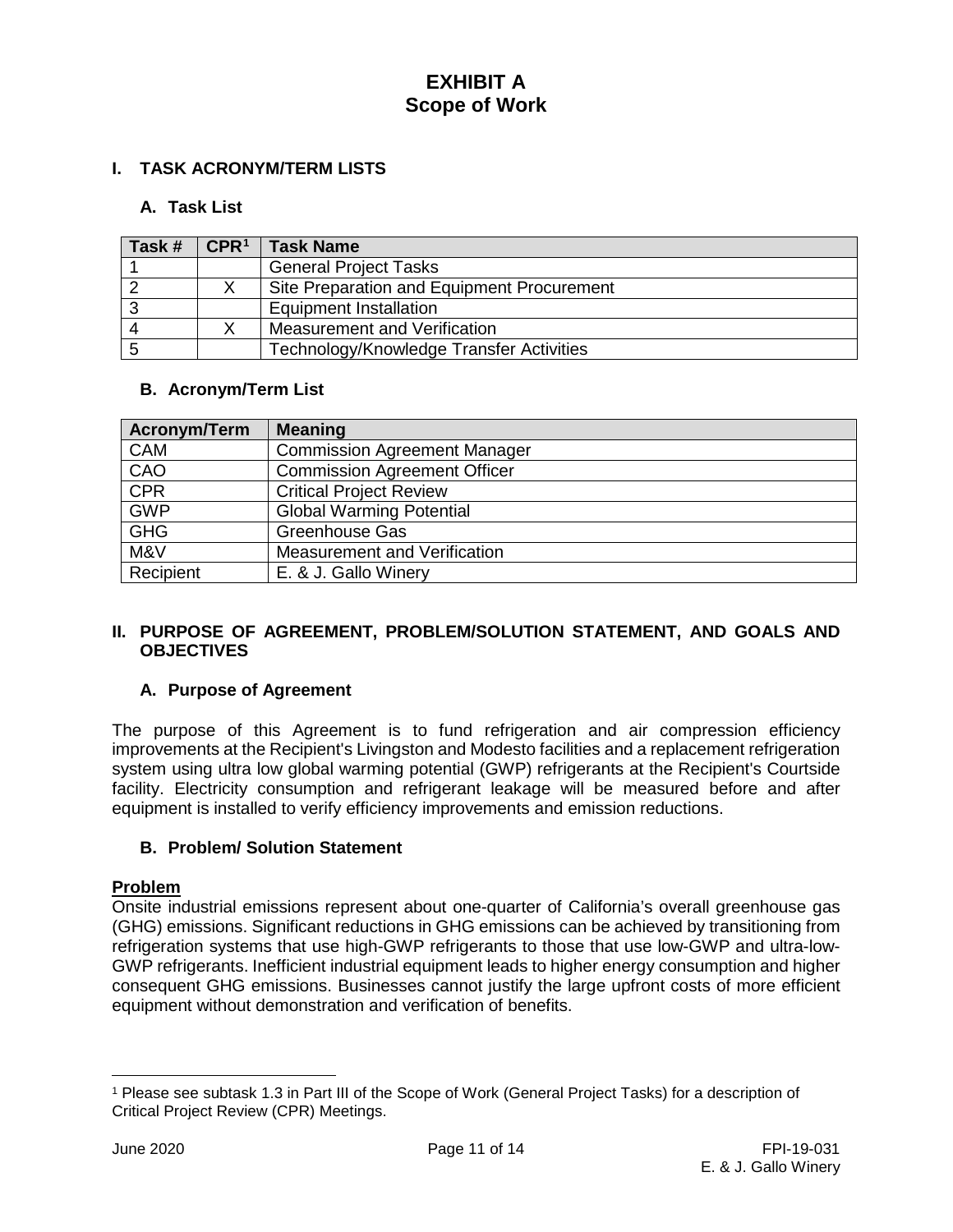### **Solution**

The Recipient will procure, install, and demonstrate more energy efficient air compression and refrigeration equipment using ultra-low GWP refrigerants. The energy, fuel cost, and GHG emissions saved by these new systems will be measured. The verification of fuel and maintenance cost reductions of these new systems will demonstrate the benefits to facilities using similar equipment.

#### **C. Goals and Objectives of the Agreement**

#### **Agreement Goals**

The goal of this agreement is to reduce electricity consumption and onsite GHG emissions at the Recipient's Modesto, Livingston, and Courtside processing facilities and promote the use of energy efficient and ultra low GWP refrigeration systems in relevant industries.

#### **Agreement Objectives**

The objectives of this Agreement are to:

- Install improved refrigeration and air compression equipment with higher efficiencies and ultra-low GWP refrigerants at the Recipient's Modesto, Courtside, and Livingston facilities.
- Develop and implement M&V protocols to monitor and verify efficiency and emissions of equipment.
- Reduce annual emissions from refrigerant leakage by at least 1,400 metric tons of carbon dioxide equivalent.
- Reduce annual electricity consumption by at least 1.8 million kWh.
- Share lessons learned and benefits with California food and beverage processors and other industries.

### **III. TASK 1 GENERAL PROJECT TASKS**

### **PRODUCTS**

#### **Subtask 1.1 Products**

The goal of this subtask is to establish the requirements for submitting project products (e.g., reports, summaries, plans, and presentation materials). Unless otherwise specified by the Commission Agreement Manager (CAM), the Recipient must deliver products as required below by the dates listed in the **Project Schedule (Part V).** Products that require a draft version are indicated by marking **"(draft and final)"** after the product name in the "Products" section of the task/subtask. If "(draft and final)" does not appear after the product name, only a final version of the product is required. With respect to due dates within this Scope of Work, **"days"** means working days.

### **The Recipient shall:**

For products that require a draft version, including the Final Report Outline and Final Report

• Submit all draft products to the CAM for review and comment in accordance with the Project Schedule (Part V). The CAM will provide written comments to the Recipient on the draft product within 15 days of receipt, unless otherwise specified in the task/subtask for which the product is required.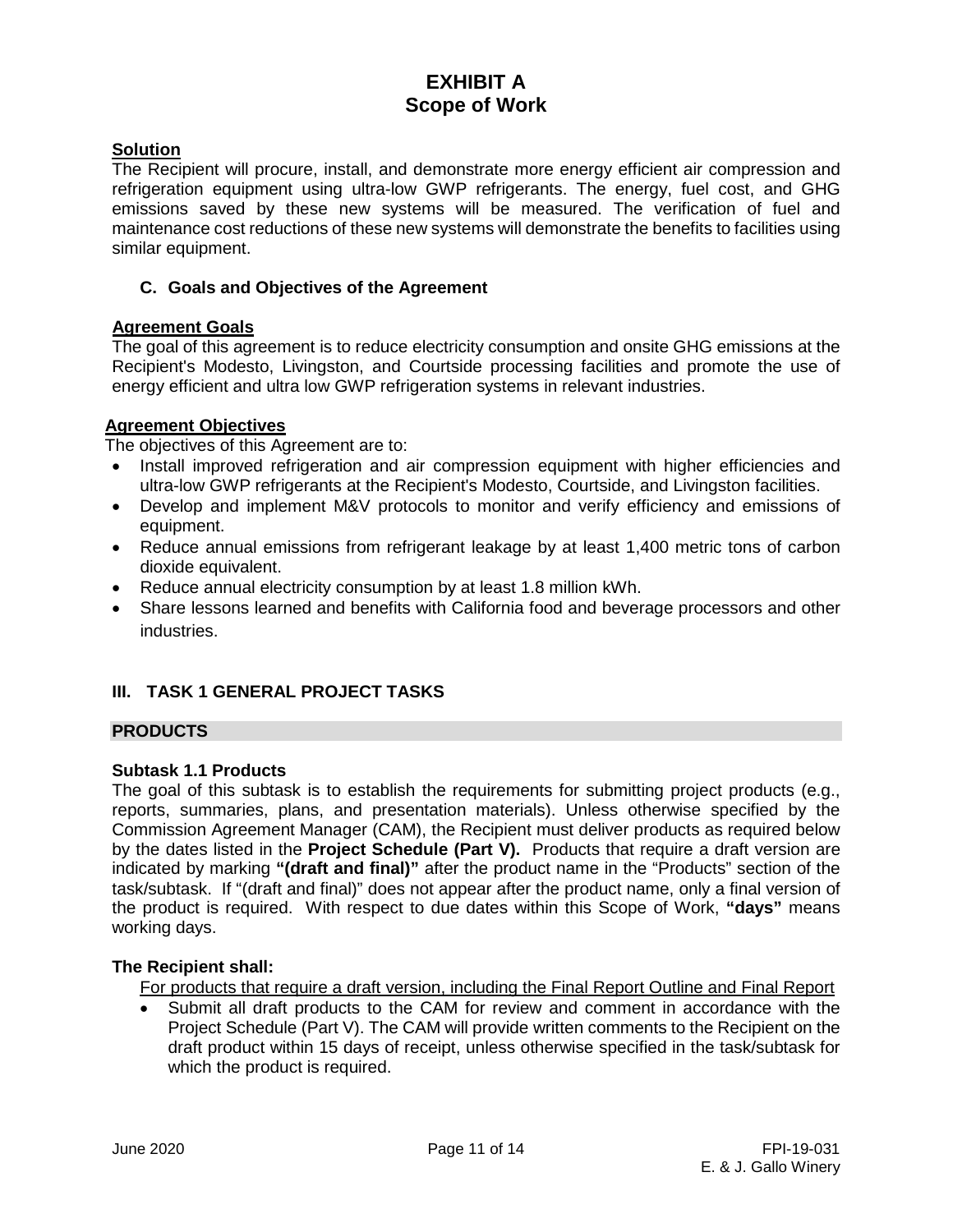- Consider incorporating all CAM comments into the final product. If the Recipient disagrees with any comment, provide a written response explaining why the comment was not incorporated into the final product.
- Submit the revised product and responses to comments within 10 days of notice by the CAM, unless the CAM specifies a longer time period, or approves a request for additional time.

#### For products that require a final version only

Submit the product to the CAM for acceptance. The CAM may request minor revisions or explanations prior to acceptance.

For all products

• Submit all data and documents required as products in accordance with the following:

#### Instructions for Submitting Electronic Files and Developing Software:

# **C Electronic File Format**

 Submit all data and documents required as products under this Agreement in an electronic file format that is fully editable and compatible with the Energy Commission's software and Microsoft (MS)-operating computing platforms, or with any other format approved by the CAM. Deliver an electronic copy of the full text of any Agreement data and documents in a format specified by the CAM, such as memory stick or CD-ROM.

The following describes the accepted formats for electronic data and documents provided to the Energy Commission as products under this Agreement, and establishes the software versions that will be required to review and approve all software products:

- Data sets will be in MS Access or MS Excel file format (version 2007 or later), or any other format approved by the CAM.
- Text documents will be in MS Word file format, version 2007 or later.
- Documents intended for public distribution will be in PDF file format.
- **The Recipient must also provide the native Microsoft file format.**
- Project management documents will be in Microsoft Project file format, version 2007 or later.

#### o **Software Application Development**

Use the following standard Application Architecture components in compatible versions for any software application development required by this Agreement (e.g., databases, models, modeling tools), unless the CAM approves other software applications such as open source programs:

- Microsoft ASP.NET framework (version 3.5 and up). Recommend 4.0.
- Microsoft Internet Information Services (IIS), (version 6 and up) Recommend 7.5.
- Visual Studio.NET (version 2008 and up). Recommend 2010.
- C# Programming Language with Presentation (UI), Business Object and Data Layers.
- **SQL (Structured Query Language).**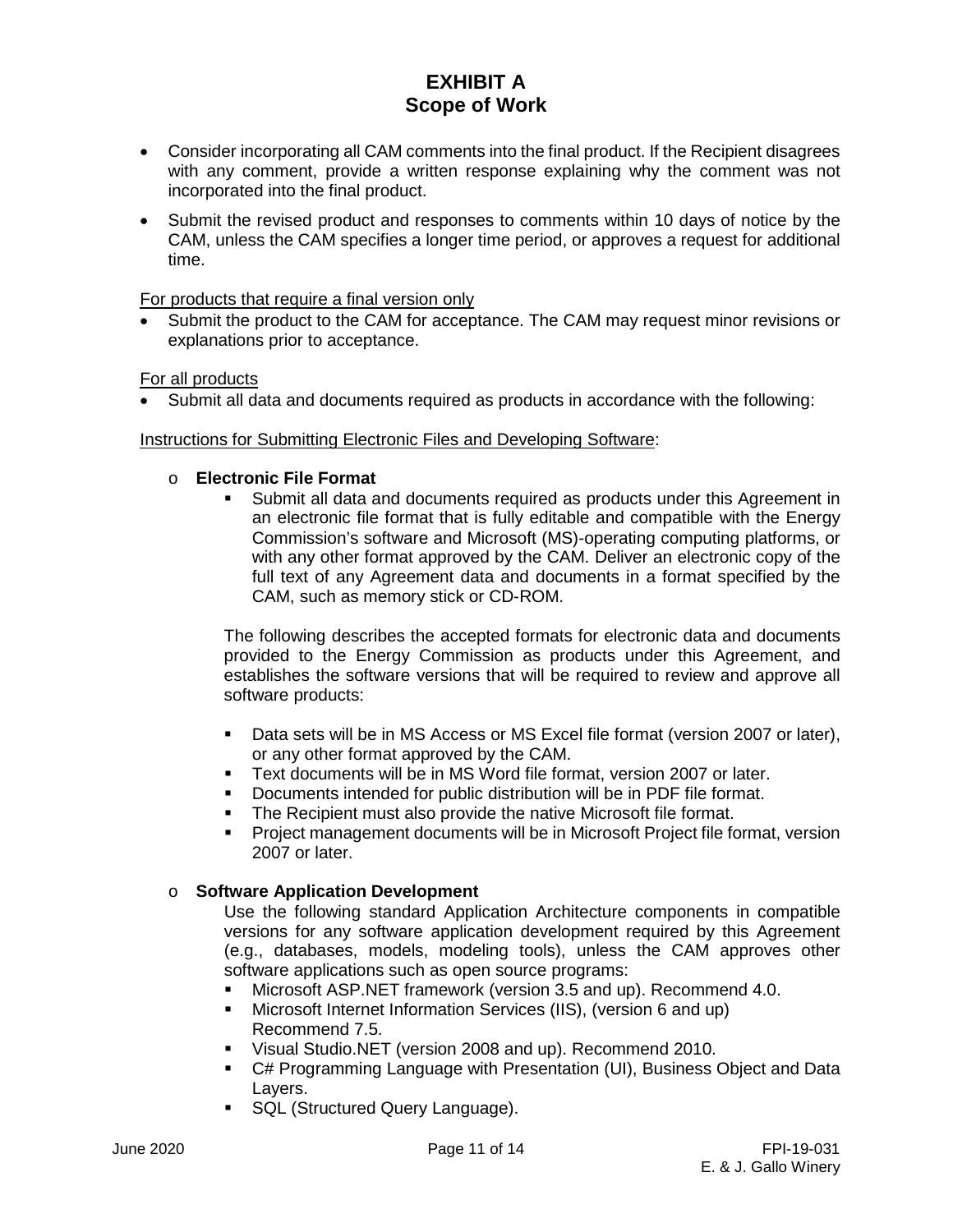- Microsoft SQL Server 2008, Stored Procedures. Recommend 2008 R2.
- Microsoft SQL Reporting Services. Recommend 2008 R2.
- **XML** (external interfaces).

Any exceptions to the Electronic File Format requirements above must be approved in writing by the CAM. The CAM will consult with the Energy Commission's Information Technology Services Branch to determine whether the exceptions are allowable.

### *MEETINGS*

#### **Subtask 1.2 Kick-off Meeting**

The goal of this subtask is to establish the lines of communication and procedures for implementing this Agreement.

#### **The Recipient shall:**

• Attend a "Kick-off" meeting with the CAM, the Commission Agreement Officer (CAO), and any other Energy Commission staff relevant to the Agreement. The Recipient will bring its Project Manager and any other individuals designated by the CAM to this meeting. The administrative and technical aspects of the Agreement will be discussed at the meeting. Prior to the meeting, the CAM will provide an agenda to all potential meeting participants. The meeting may take place in person or by electronic conferencing (e.g., WebEx), with approval of the CAM.

The administrative portion of the meeting will include discussion of the following:

- o Terms and conditions of the Agreement;
- o Administrative products (subtask 1.1);
- o CPR meetings (subtask 1.3);
- o Match fund documentation (subtask 1.6);
- o Permit documentation (subtask 1.7);
- o Subcontracts (subtask 1.8); and
- o Any other relevant topics.

The technical portion of the meeting will include discussion of the following:

- o The CAM's expectations for accomplishing tasks described in the Scope of Work;
- o An updated Project Schedule;
- o Technical products (subtask 1.1);
- o Progress reports and invoices (subtask 1.5);
- o Final Report (subtask 1.6); and
- o Any other relevant topics.
- Provide an *Updated Project Schedule, List of Match Funds,* and *List of Permits*, as needed to reflect any changes in the documents.

#### **The CAM shall:**

- Designate the date and location of the meeting.
- Send the Recipient a *Kick-off Meeting Agenda*.

#### **Recipient Products:**

- Updated Project Schedule *(if applicable)*
- Updated List of Match Funds *(if applicable)*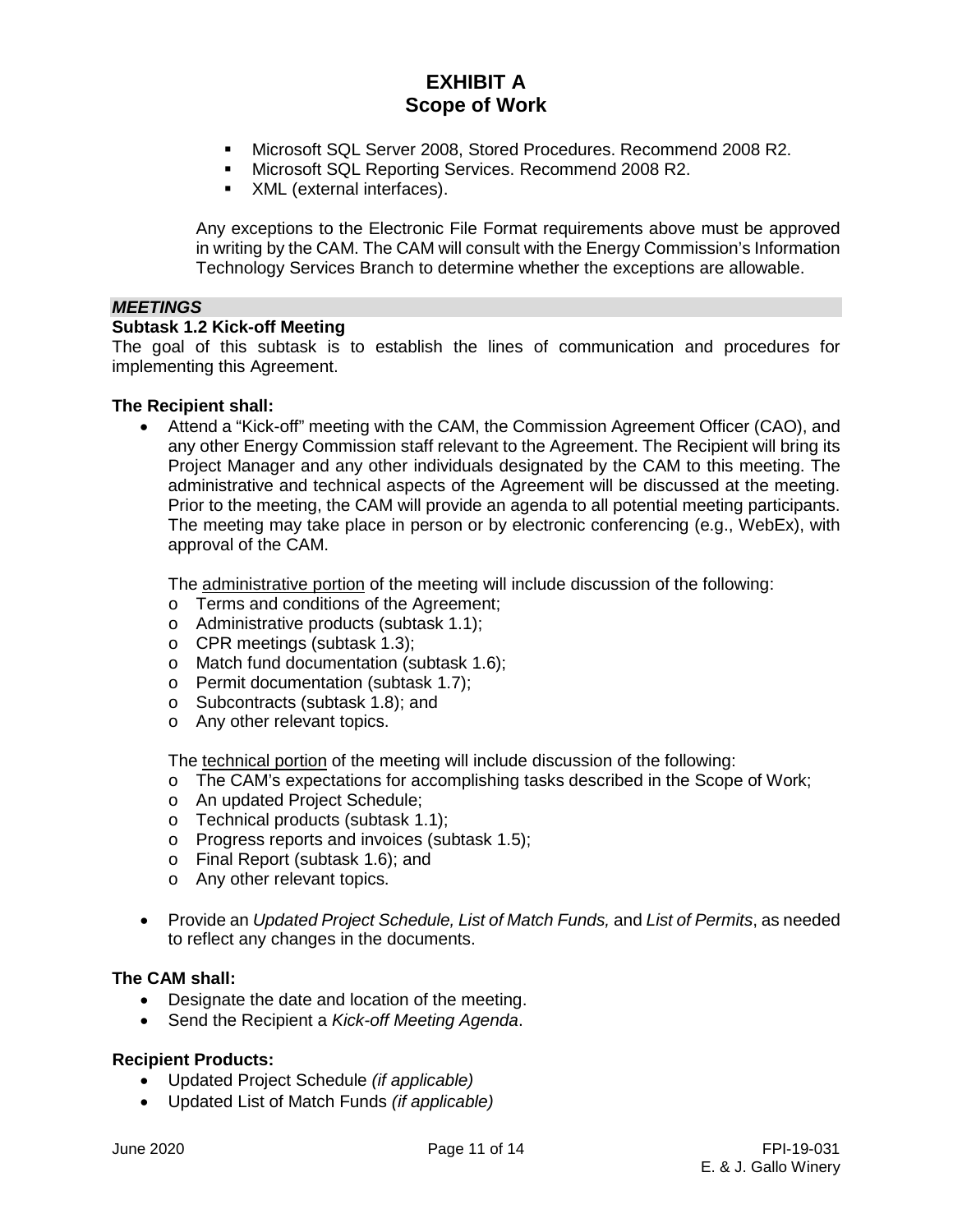• Updated List of Permits *(if applicable)*

#### **CAM Product:**

• Kick-off Meeting Agenda

### **Subtask 1.3 Critical Project Review (CPR) Meetings**

The goal of this subtask is to determine if the project should continue to receive Energy Commission funding, and if so whether any modifications must be made to the tasks, products, schedule, or budget. CPR meetings provide the opportunity for frank discussions between the Energy Commission and the Recipient. As determined by the CAM, discussions may include project status, challenges, successes, final report preparation, and progress on technical transfer and production readiness activities (if applicable). Participants will include the CAM and the Recipient, and may include the CAO and any other individuals selected by the CAM to provide support to the Energy Commission.

CPR meetings generally take place at key, predetermined points in the Agreement, as determined by the CAM and as shown in the Task List on page 1 of this Exhibit. However, the CAM may schedule additional CPR meetings as necessary. The budget will be reallocated to cover the additional costs borne by the Recipient, but the overall Agreement amount will not increase. CPR meetings generally take place at the Energy Commission, but they may take place at another location, or may be conducted via electronic conferencing (e.g., WebEx) as determined by the CAM.

#### **The Recipient shall:**

- Prepare a *CPR Report* for each CPR meeting that: (1) discusses the progress of the Agreement toward achieving its goals and objectives; and (2) includes recommendations and conclusions regarding continued work on the project.
- Submit the CPR Report along with any other *Task Products* that correspond to the technical task for which the CPR meeting is required (i.e., if a CPR meeting is required for Task 2, submit the Task 2 products along with the CPR Report).
- Attend the CPR meeting.
- Present the CPR Report and any other required information at each CPR meeting.

#### **The CAM shall:**

- Determine the location, date, and time of each CPR meeting with the Recipient's input.
- Send the Recipient a *CPR Agenda* and a *List of Expected CPR Participants* in advance of the CPR meeting. If applicable, the agenda will include a discussion of match funding and permits.
- Conduct and make a record of each CPR meeting. Provide the Recipient with a *Schedule for Providing a Progress Determination* on continuation of the project.
- Determine whether to continue the project, and if so whether modifications are needed to the tasks, schedule, products, or budget for the remainder of the Agreement. If the CAM concludes that satisfactory progress is not being made, this conclusion will be referred to the Deputy Director of the Energy Research and Development Division.
- Provide the Recipient with a *Progress Determination* on continuation of the project, in accordance with the schedule. The Progress Determination may include a requirement that the Recipient revise one or more products.

#### **Recipient Products:**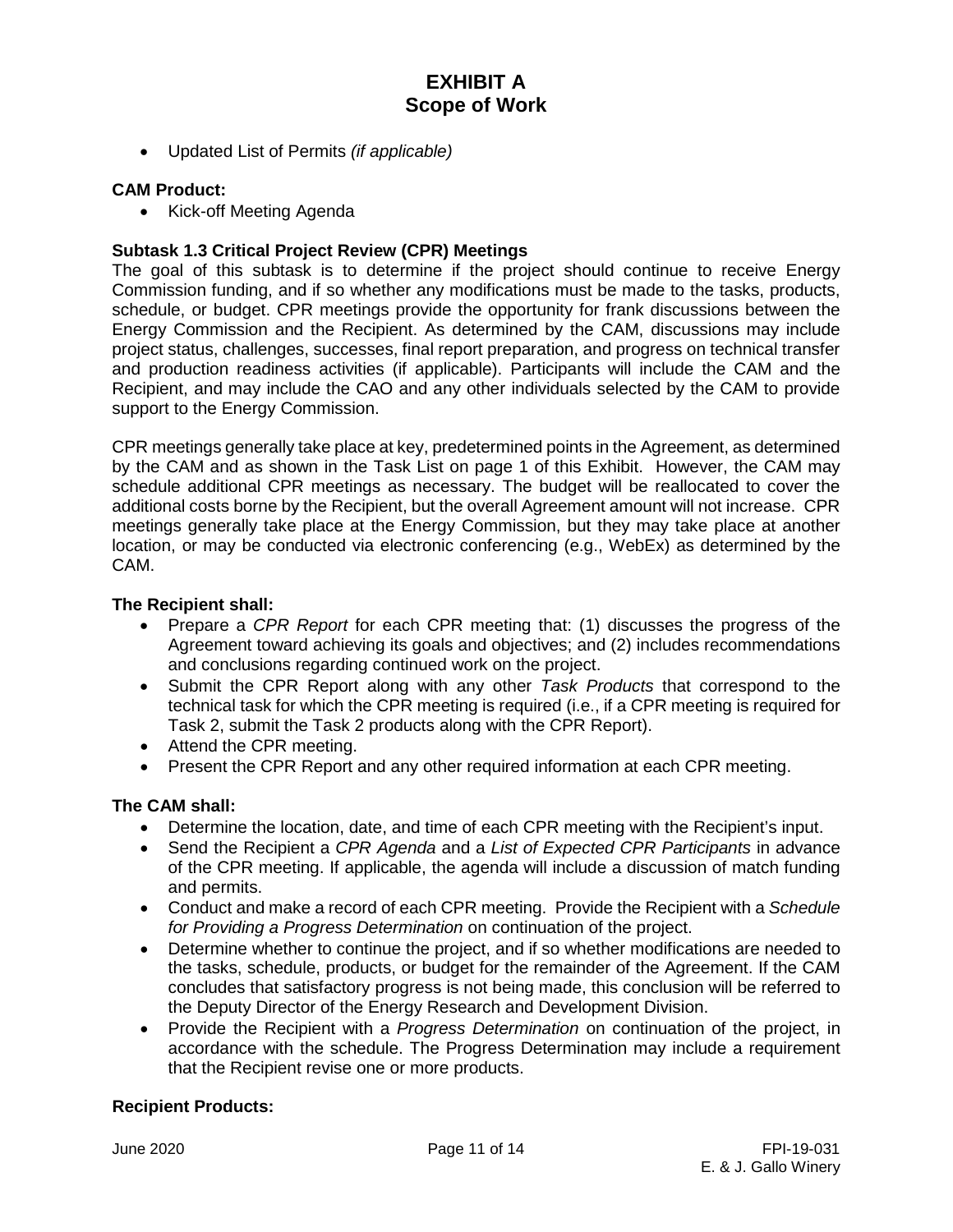- CPR Report(s)
- Task Products (draft and/or final as specified in the task)

### **CAM Products:**

- CPR Agenda
- List of Expected CPR Participants
- Schedule for Providing a Progress Determination
- Progress Determination

#### **Subtask 1.4 Final Meeting**

The goal of this subtask is to complete the closeout of this Agreement.

#### **The Recipient shall:**

• Meet with Energy Commission staff to present project findings, conclusions, and recommendations. The final meeting must be completed during the closeout of this Agreement. This meeting will be attended by the Recipient and CAM, at a minimum. The (meeting may occur in person or by electronic conferencing (e.g., WebEx), with approval of the CAM.

The technical and administrative aspects of Agreement closeout will be discussed at the meeting, which may be divided into two separate meetings at the CAM's discretion.

- $\circ$  The technical portion of the meeting will involve the presentation of findings, conclusions, and recommended next steps (if any) for the Agreement. The CAM will determine the appropriate meeting participants.
- $\circ$  The administrative portion of the meeting will involve a discussion with the CAM and the CAO of the following Agreement closeout items:
	- Disposition of any state-owned equipment.
	- Need to file a Uniform Commercial Code Financing Statement (Form UCC-1) regarding the Energy Commission's interest in patented technology.
	- The Energy Commission's request for specific "generated" data (not already provided in Agreement products).
	- Need to document the Recipient's disclosure of "subject inventions" developed under the Agreement.
	- "Surviving" Agreement provisions such as repayment provisions and confidential products.
	- Final invoicing and release of retention.
- Prepare a *Final Meeting Agreement Summary* that documents any agreement made between the Recipient and Commission staff during the meeting.
- Prepare a *Schedule for Completing Agreement Closeout Activities*.
- Provide *All Draft and Final Written Products* on a CD-ROM or USB memory stick, organized by the tasks in the Agreement.

#### **Products:**

- Final Meeting Agreement Summary *(if applicable)*
- Schedule for Completing Agreement Closeout Activities
- All Draft and Final Written Products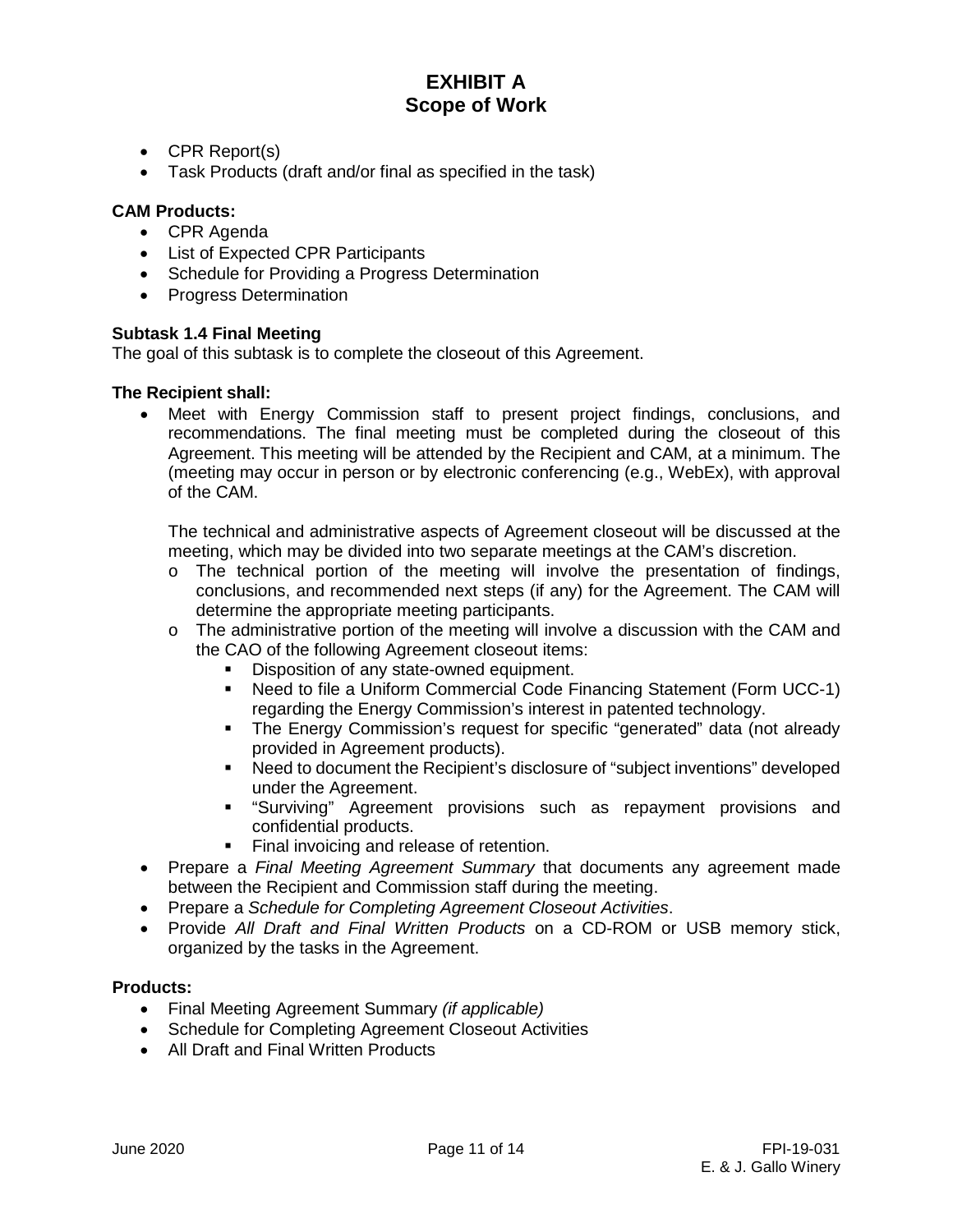#### *REPORTS AND INVOICES*

#### **Subtask 1.5 Progress Reports and Invoices**

The goals of this subtask are to: (1) periodically verify that satisfactory and continued progress is made towards achieving the project objectives of this Agreement; and (2) ensure that invoices contain all required information and are submitted in the appropriate format.

#### **The Recipient shall:**

- Submit a quarterly *Progress Report* to the CAM. Each progress report must:
	- o Summarize progress made on all Agreement activities as specified in the scope of work for the preceding month, including accomplishments, problems, milestones, products, schedule, fiscal status, and an assessment of the ability to complete the Agreement within the current budget and any anticipated cost overruns. See the Progress Report Format Attachment for the recommended specifications.
- Submit a quarterly *Invoice* that follows the instructions in the "Payment of Funds" section of the terms and conditions, including a financial report on Match Fund and in-state expenditures.

#### **Products:**

- Progress Reports
- **Invoices**

#### **Subtask 1.6 Final Report**

The goal of this subtask is to prepare a comprehensive Final Report that describes the original purpose, approach, results, and conclusions of the work performed under this Agreement. The CAM will review the Final Report according to the Project Schedule. When creating the Final Report, the Recipient must use the Style Manual provided by the CAM.

- 1) Prepare a *Final Report* for this Agreement in accordance with the Style Manual, and Final Report Template provided by the CAM with the following considerations:
	- Ensure that the report includes the following items, in the following order:
		- Cover page (**required**)
		- Credits page on the reverse side of cover with legal disclaimer (**required**)
		- Acknowledgements page (optional)
		- Table of Contents (**required**, followed by List of Figures and List of Tables, if needed)
		- Executive summary (**required)** following the Executive Summary **Template**
		- Include a summary table that includes the following information, but is not limited to (**required)**:
			- o Recipient name;
			- o Project description;
			- o Project location(s);
			- o Census tract;
			- o Dates: project selected and completed;
			- o GGRF dollars allocated;
			- o Leveraged and/or match funds;
			- o Estimated/actual total project GHG emission reductions;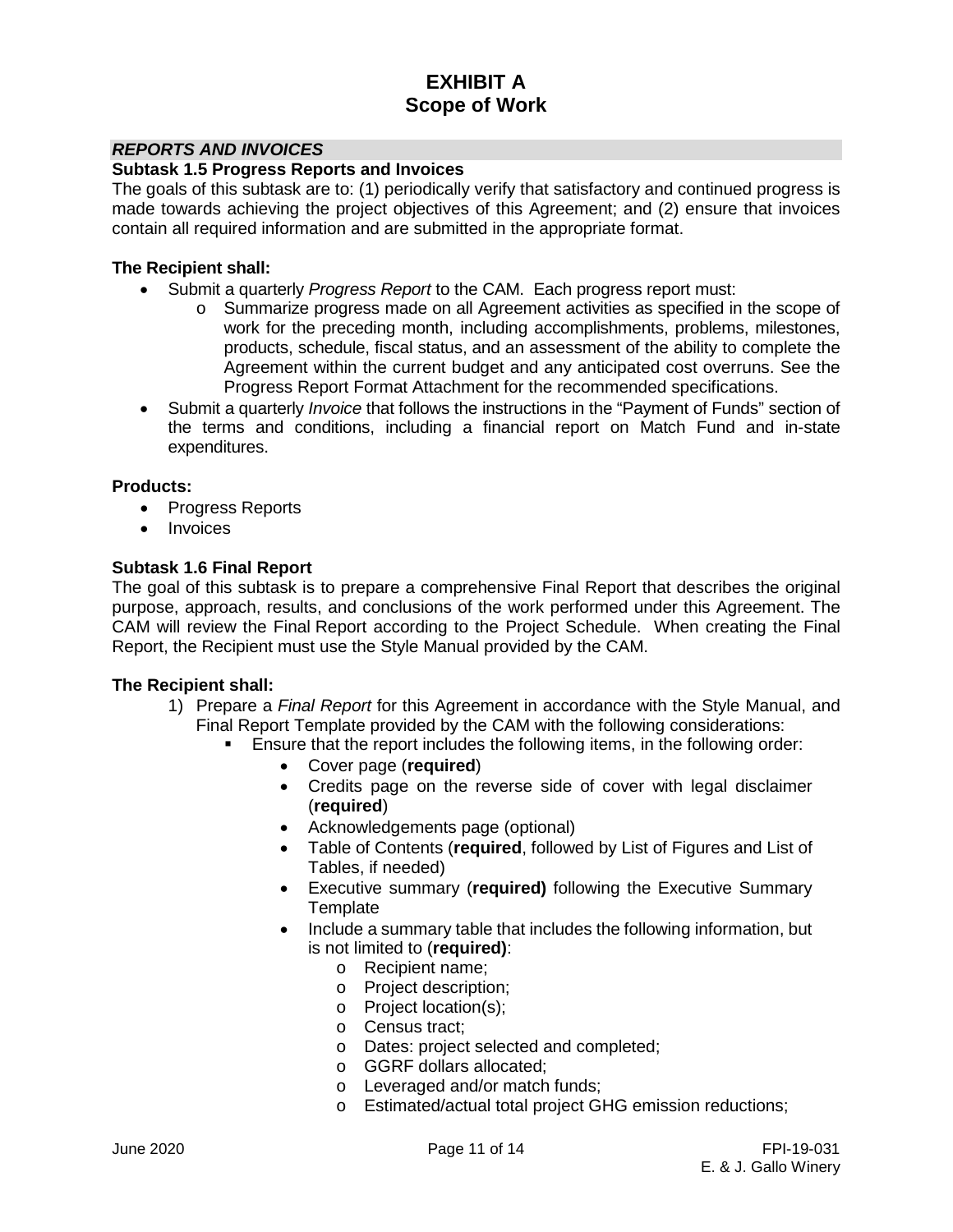- o Estimated/actual energy saved (kWh, therms, or other fuels) for energy efficiency projects;
- o Estimated/actual energy generated (kWh or therm equivalents) for renewable energy projects;
- o Other benefits or results;
- o Other market sectors that can benefit from the project
- o Benefits to priority populations.
- Appendices Include a copy of the M&V report for each demonstration site funded by the Energy Commission grant). (**required)**
- Follow the Style Guide format requirements for headings, figures/tables, citations, and acronyms/abbreviations.
- **Ensure that the document omits subjective comments and opinions.** However, recommendations in the conclusion of the report are allowed.
- Submit a draft of the report to the CAM for review and comment according to the project schedule. The CAM will provide written comments to the Recipient on the draft product within 15 days of receipt
- Consider incorporating all CAM comments into the Final Report. If the Recipient disagrees with any comment, provide a written response explaining why the comment was not incorporated into the final product
- Submit the revised Final Report and responses to comments within 10 days of notice by the CAM, unless the CAM specifies a longer time period or approves a request for additional time.
- Submit one bound copy of the *Final Report* to the CAM along with *Written Responses to Comments on the Draft Final Report*.

#### **Products**:

- Final Report (draft and final)
- Written Responses to Comments on the Draft Final Report

#### **CAM Product:**

• Written Comments on the Draft Final Report

#### *MATCH FUNDS, PERMITS, AND SUBCONTRACTS*

#### **Subtask 1.7 Match Funds**

The goal of this subtask is to ensure that the Recipient obtains any match funds planned for this Agreement and applies them to the Agreement during the Agreement term.

While the costs to obtain and document match funds are not reimbursable under this Agreement, the Recipient may spend match funds for this task. The Recipient may only spend match funds during the Agreement term, either concurrently or prior to the use of Energy Commission funds. Match funds must be identified in writing, and the Recipient must obtain any associated commitments before incurring any costs for which the Recipient will request reimbursement.

#### **The Recipient shall:**

• Prepare a *Match Funds Status Letter* that documents the match funds committed to this Agreement. If no match funds were part of the proposal that led to the Energy Commission awarding this Agreement and none have been identified at the time this Agreement starts,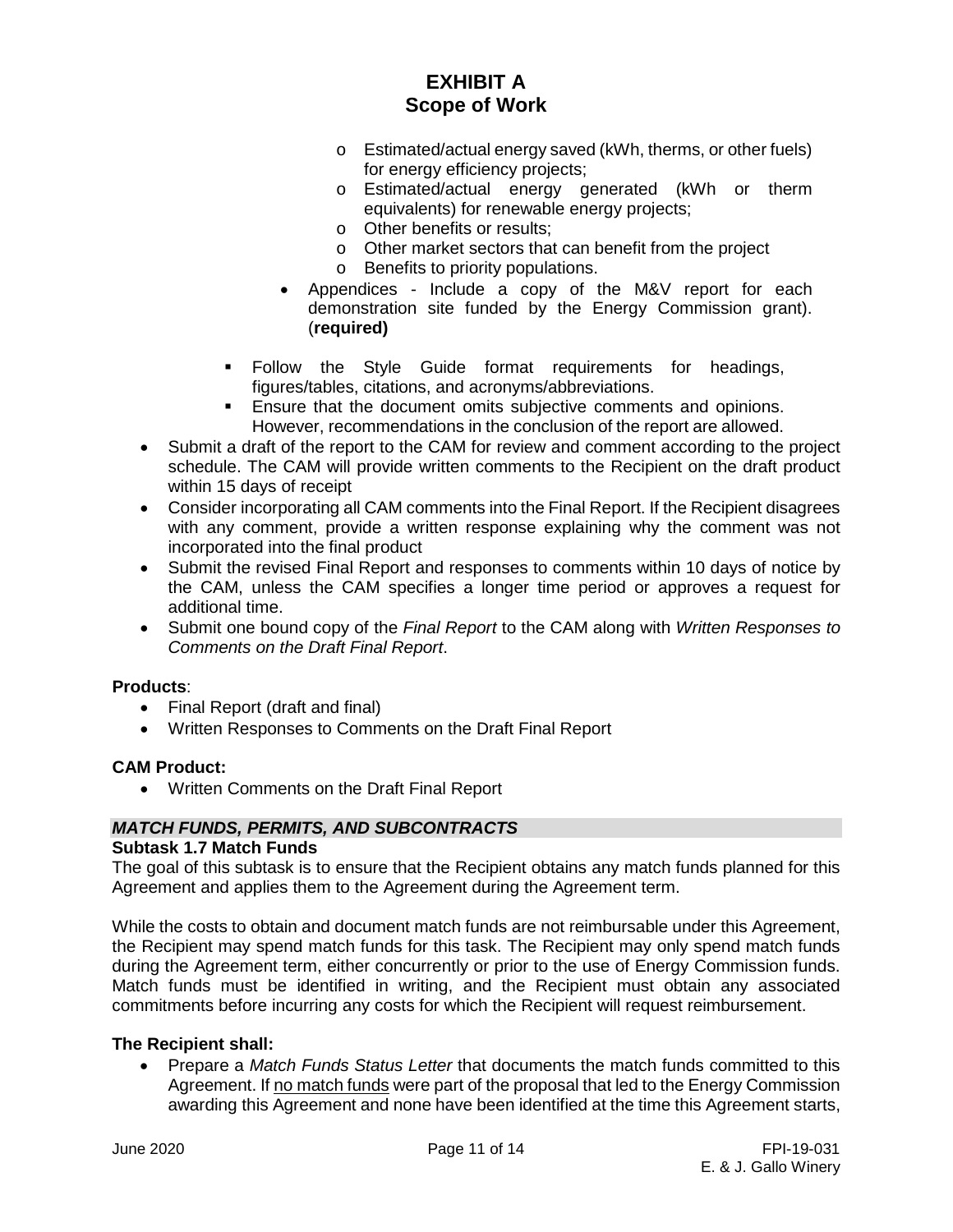then state this in the letter.

If match funds were a part of the proposal that led to the Energy Commission awarding this Agreement, then provide in the letter:

- o A list of the match funds that identifies:
	- The amount of cash match funds, their source(s) (including a contact name, address, and telephone number), and the task(s) to which the match funds will be applied.
	- The amount of each in-kind contribution, a description of the contribution type (e.g., property, services), the documented market or book value, the source (including a contact name, address, and telephone number), and the task(s) to which the match funds will be applied. If the in-kind contribution is equipment or other tangible or real property, the Recipient must identify its owner and provide a contact name, address, telephone number, and the address where the property is located.
	- **If different from the solicitation application, provide a letter of commitment from** an authorized representative of each source of match funding that the funds or contributions have been secured.
- At the Kick-off meeting, discuss match funds and the impact on the project if they are significantly reduced or not obtained as committed. If applicable, match funds will be included as a line item in the progress reports and will be a topic at CPR meetings.
- Provide a *Supplemental Match Funds Notification Letter* to the CAM of receipt of additional match funds.
- Provide a *Match Funds Reduction Notification Letter* to the CAM if existing match funds are reduced during the course of the Agreement. Reduction of match funds may trigger a CPR meeting.

### **Products:**

- Match Funds Status Letter
- Supplemental Match Funds Notification Letter *(if applicable)*
- Match Funds Reduction Notification Letter *(if applicable)*

### **Subtask 1.8 Permits**

The goal of this subtask is to obtain all permits required for work completed under this Agreement in advance of the date they are needed to keep the Agreement schedule on track. Permit costs and the expenses associated with obtaining permits are not reimbursable under this Agreement, with the exception of costs incurred by University of California recipients. Permits must be identified and obtained before the Recipient may incur any costs related to the use of the permit(s) for which the Recipient will request reimbursement.

- Prepare a *Permit Status Letter* that documents the permits required to conduct this Agreement. If no permits are required at the start of this Agreement, then state this in the letter. If permits will be required during the course of the Agreement, provide in the letter:
	- $\circ$  A list of the permits that identifies: (1) the type of permit; and (2) the name, address, and telephone number of the permitting jurisdictions or lead agencies.
	- o The schedule the Recipient will follow in applying for and obtaining the permits.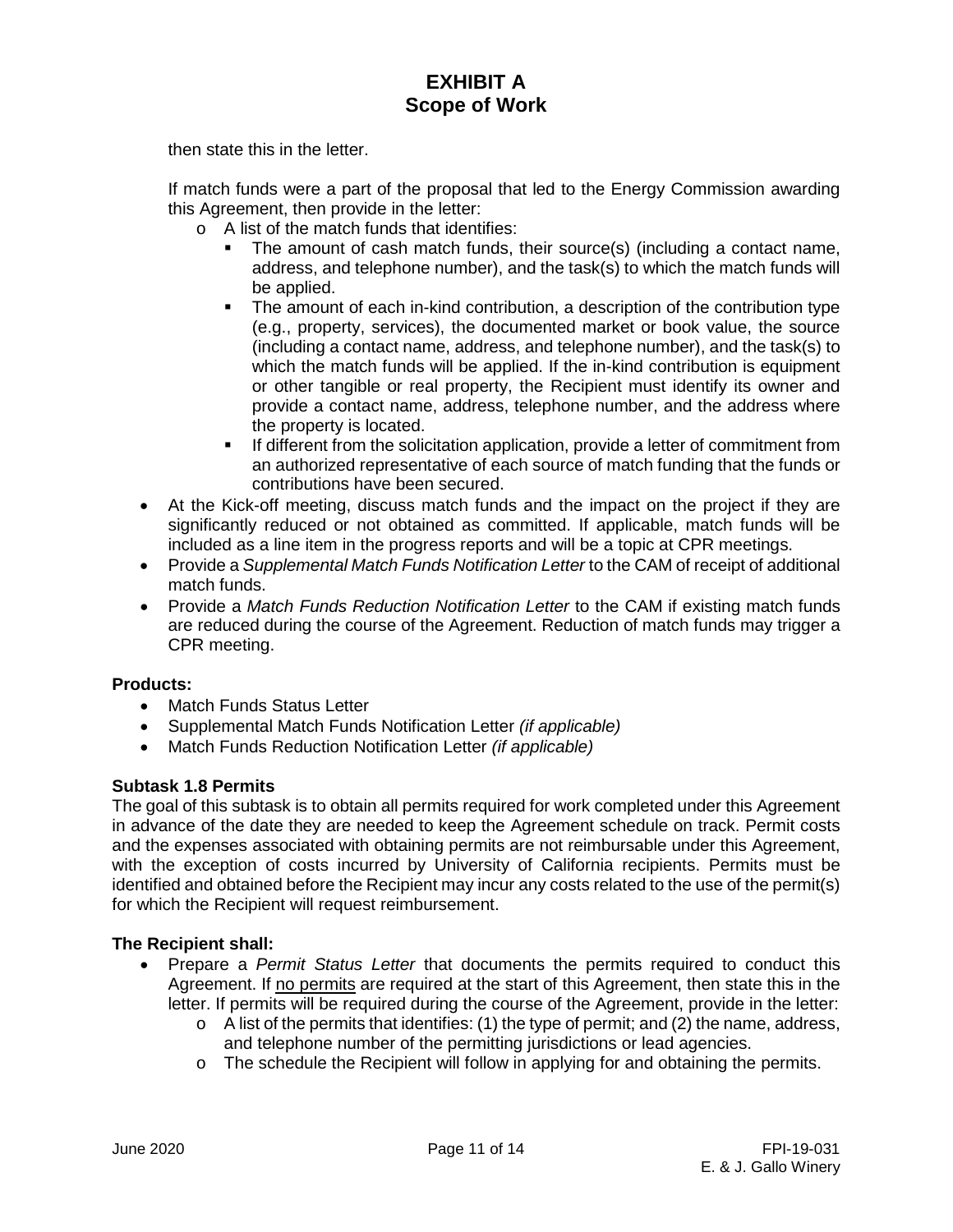The list of permits and the schedule for obtaining them will be discussed at the Kick-off meeting (subtask 1.2), and a timetable for submitting the updated list, schedule, and copies of the permits will be developed. The impact on the project if the permits are not obtained in a timely fashion or are denied will also be discussed. If applicable, permits will be included as a line item in progress reports and will be a topic at CPR meetings.

- If during the course of the Agreement additional permits become necessary, then provide the CAM with an *Updated List of Permits* (including the appropriate information on each permit) and an *Updated Schedule for Acquiring Permits*.
- Send the CAM a *Copy of Each Approved Permit*.
- If during the course of the Agreement permits are not obtained on time or are denied, notify the CAM within 5 days. Either of these events may trigger a CPR meeting.

#### **Products:**

- Permit Status Letter
- Updated List of Permits *(if applicable)*
- Updated Schedule for Acquiring Permits *(if applicable)*
- Copy of Each Approved Permit *(if applicable)*

#### **Subtask 1.9 Subcontracts**

The goals of this subtask are to: (1) procure subcontracts required to carry out the tasks under this Agreement; and (2) ensure that the subcontracts are consistent with the terms and conditions of this Agreement.

#### **The Recipient shall:**

- Manage and coordinate subcontractor activities in accordance with the requirements of this Agreement.
- Incorporate this Agreement by reference into each subcontract.
- Include any required Energy Commission flow-down provisions in each subcontract, in addition to a statement that the terms of this Agreement will prevail if they conflict with the subcontract terms.
- If required by the CAM, submit a draft of each *Subcontract* required to conduct the work under this Agreement.
- Submit a final copy of the executed subcontract.
- Notify and receive written approval from the CAM prior to adding any new subcontractors (see the discussion of subcontractor additions in the terms and conditions).

#### **Products:**

• Subcontracts *(draft if required by the CAM)*

#### **IV. TECHNICAL TASKS**

#### **TASK 2: SITE PREPARATION AND EQUIPMENT PROCUREMENT**

The goal of this task is to procure the necessary equipment and materials for this project and prepare the site for equipment installation.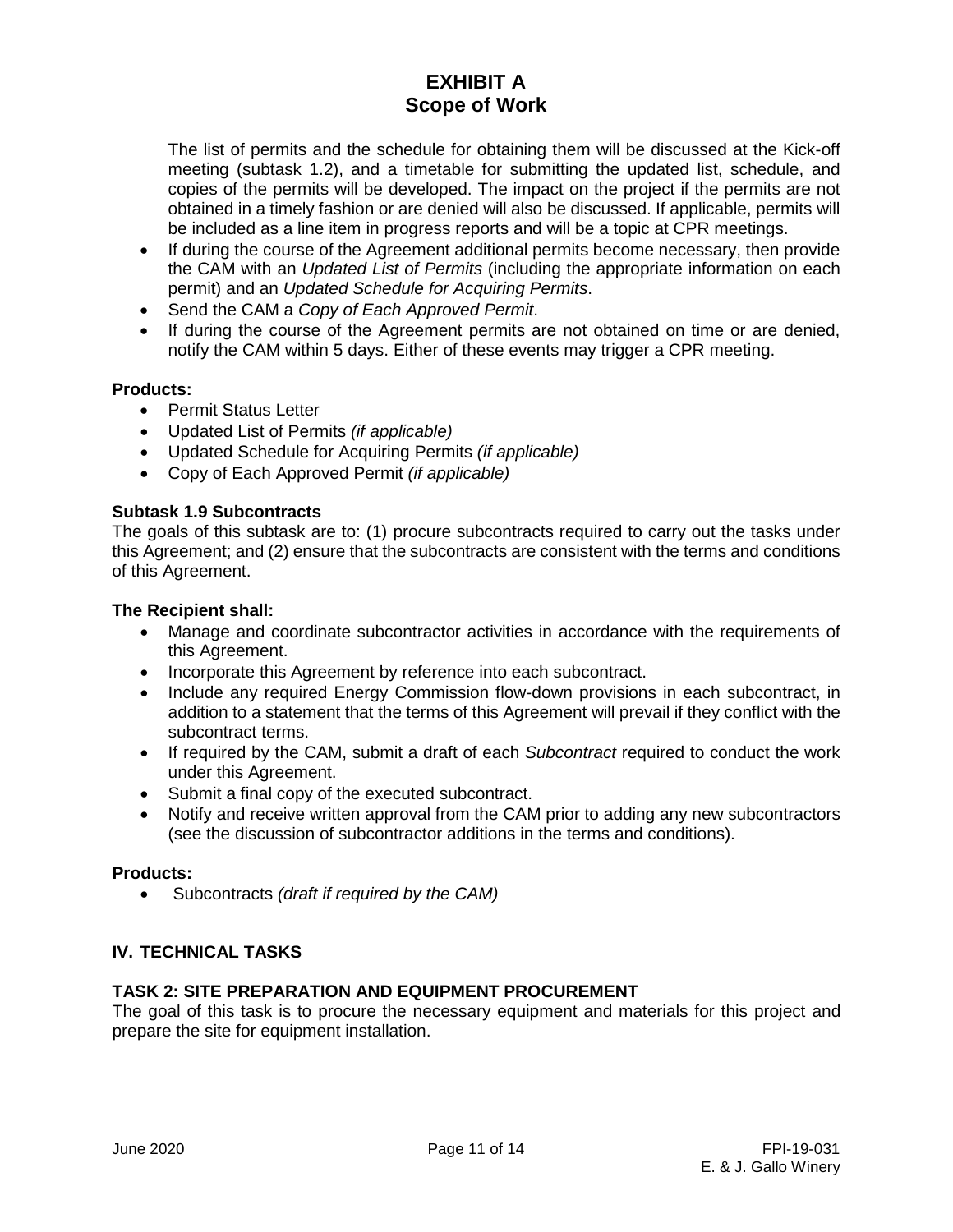#### **The Recipient shall:**

- Confirm finalized equipment needs. Anticipated equipment to include an evaporative condenser, side stream filtration system, valves, refrigeration compressors, air compressors, refrigeration controls, cooling tower, chiller modules, and related equipment.
- Secure final equipment and installation quotations/bids from California-based vendors.
- Secure preliminary schedule for equipment delivery and installation.
- Secure any needed permits to conduct site preparation and install new equipment.
- Order equipment and supplies for installation of equipment from California-based vendors and confirm equipment delivery date.
- Conduct minor site preparation for new equipment.
- Provide a *Site Preparation and Equipment Procurement Memo* that shall include, but not be limited to:
	- Summary of the steps to prepare the sites;
	- Copy of the performance specifications for each equipment purchased by the grant.
	- Summary of the bids received and from whom;
	- Copies of all required permits needed for installation at each site;
	- Copies of the final procurement documents and purchase orders; and
	- Status of the planned installation including preliminary schedule for equipment delivery and installation for each site.
- Prepare *CPR Report #1* in accordance with subtask 1.3 (CPR Meetings).
- Participate in a CPR Meeting.

#### **Products:**

- Site Preparation and Equipment Procurement Memo (draft and final)
- CPR Report #1

### **TASK 3: EQUIPMENT INSTALLATION**

The goal of this task is to install and commission the equipment for this project.

- Receive delivery of finalized equipment at Recipient's Livingston, Modesto, and Courtside facilities.
- Decommission and remove existing refrigeration compressors and related equipment at the Modesto facility.
- Install new refrigeration compressors and related equipment at the Modesto facility.
- Start-up and commission refrigeration upgrade equipment, making needed adjustments to meet stated performance specifications at the Modesto facility.
- Decommission and remove existing air compressors at the Modesto facility.
- Install three new air compressors at the Modesto facility.
- Start-up and commission air compressors, making needed adjustments to meet stated performance specifications at the Modesto facility.
- Decommission and remove existing evaporative condenser, filtration system, and valving at the Livingston facility.
- Install new evaporative condenser, filtration system, and valving at the Livingston facility.
- Start-up and commission refrigeration upgrade equipment, making needed adjustments to meet stated performance specifications at the Livingston facility.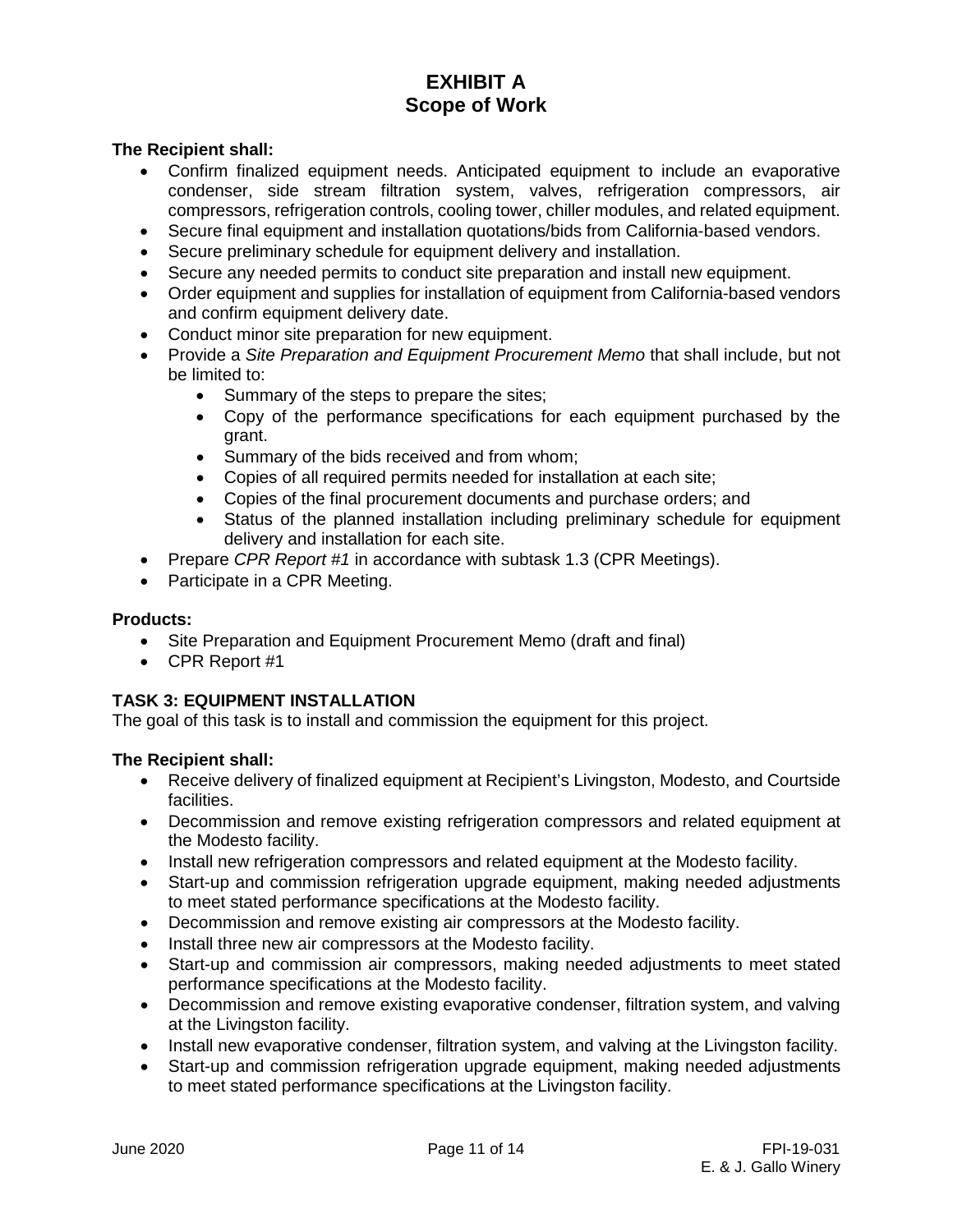- Decommission and remove existing high-GWP refrigeration system that currently uses R-22 at the Courtside facility.
- Install a new refrigeration system that uses ammonia at the Courtside facility.
- Start-up and commission the new refrigeration system, making needed adjustments to meet stated performance specifications at the Courtside facility.
- Conduct safety reviews with personnel and project team at the Modesto, Livingston, and Courtside facilities.
- Provide an *Equipment Installation Memo* that shall include, but not be limited to:
	- $\circ$  Summary of the equipment installation requirements for each demonstration site;
	- o Identification of barriers involved during installation and discuss the steps taken to overcome those barriers; and
	- $\circ$  Discuss results of equipment start-up and commissioning at each site with respect to whether the equipment as installed meets the stated performance specifications.

#### **Products:**

• Equipment Installation Memo (draft and final)

### **TASK 4: MEASUREMENT AND VERIFICATION**

The goal of this task is to report the benefits resulting from this project by performing measurement and verification (M&V) of GHG and energy consumption reduction.

- Enter into agreement with M&V subcontractor per Task 1.9.
- Coordinate site visits with the M&V subcontractor at the demonstration sites
- Develop M&V protocol for pre-installation measurement (and calculation):
	- o Electric, natural gas and/or other fossil fuel consumption and GHG emissions (use appropriate emissions factor from Attachment 8 of the grant solicitation) of the equipment/process/system(s)/sub-system(s) that are to be upgraded and/or replaced and/or modified.
	- o Ensure installation of sub-metering equipment and data loggers for pre/post data analysis.
- Prepare and provide a detailed *M&V Plan* for each project demonstration site to include but not be limited to:
	- $\circ$  A description of the monitoring equipment and instrumentation which will be used.
	- o A description of the key input parameters and output metrics which will be measured.
	- o A description of the M&V protocol and analysis methods to be employed.
	- o A description of the independent, third-party M&V services to be employed, if applicable.
- Perform three months (or shorter period as approved in writing by the CAM) of preinstallation measurements (and calculations) based on the M&V protocol for preinstallation.
- Prepare and provide a *Pre-Installation M&V Findings Report* for each demonstration site that includes M&V protocol, pre-install measurements (and calculations), analysis, and results performed in this task.
- Develop M&V protocol for post-installation measurements (and calculations) of:
	- o Electric, natural gas and/or other fossil fuel consumption and GHG emissions (use appropriate emissions factor from Attachment 8 of the grant solicitation) of the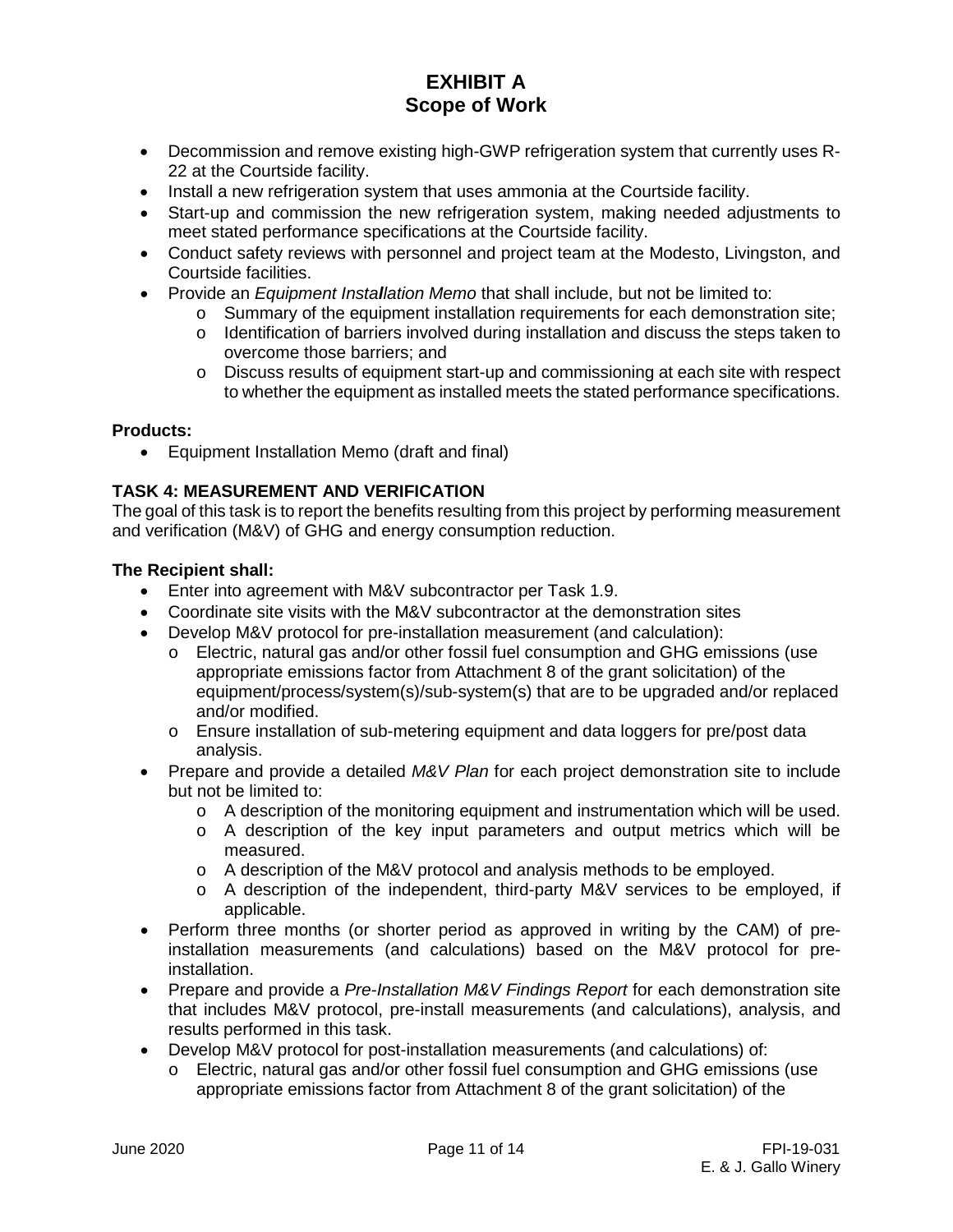equipment/process/system(s)/sub-system(s) that will be upgraded and/or replaced and/or modified

- Perform 12 months or two seasons, for seasonal facilities, (or shorter period as approved in writing by the CAM) of post-installation measurements based on M&V protocol for post-installation.
- Provide a summary of post-installation M&V progress in Progress Report(s) (see subtask 1.5) which shall include but not be limited to:
	- o A narrative on operational highlights from the reporting period, including any stoppages in operation and why; and
	- o A summary of M&V findings from the reporting period.
- Analyze post-installation electrical, natural gas and/or other fossil fuel consumption and GHG emissions.
- Prepare and provide a *Post-Installation M&V Findings Report* for each demonstration site that includes M&V protocol, pre and post install measurements (and calculations), analysis, and results performed in this task. Results should at a minimum report on the reduction of electricity, natural gas and/or other fossil fuel usage and reductions of GHG emissions that directly result from this project and include the following:
	- o Provide all key assumptions used to estimate and determine energy and GHG reductions (and additions, if applicable).
	- o Provide all key assumptions used to estimate projected benefits, including targeted market sector (e.g., population and geographic location), projected market penetration, baseline and projected energy use and cost, operating conditions, and emission reduction calculations.
	- o Discuss whether the energy and GHG emission reductions identified in section II.C were met.
- Prepare *CPR Report #2* in accordance with subtask 1.3 (CPR Meetings).
- Participate in a CPR Meeting.

### **Products:**

- M&V Plan (draft and final)
- Pre-Installation M&V Findings Report (draft and final)
- Post-Installation M&V Findings Report(s) (draft and final)
- CPR Report #2

### **TASK 5: TECHNOLOGY/KNOWLEDGE TRANSFER ACTIVITIES**

The goal of this task is to make the knowledge gained, project results, and lessons learned available to the public and key decision makers.

- When directed by the CAM, develop *Presentation Materials* for an Energy Commissionsponsored conference/workshop(s) on the project.
- When directed by the CAM, participate in workshops symposium(s) sponsored by the California Energy Commission.
- Provide at least (6) six *High Quality Digital Photographs* (minimum resolution of 1300x500 pixels in landscape ratio) of pre and post technology installation at the project sites or related project photographs.
- Include summary of project highlights, impacts, and benefits in at least one E&J Gallo Winery Annual Sustainability Report shared with industry partners.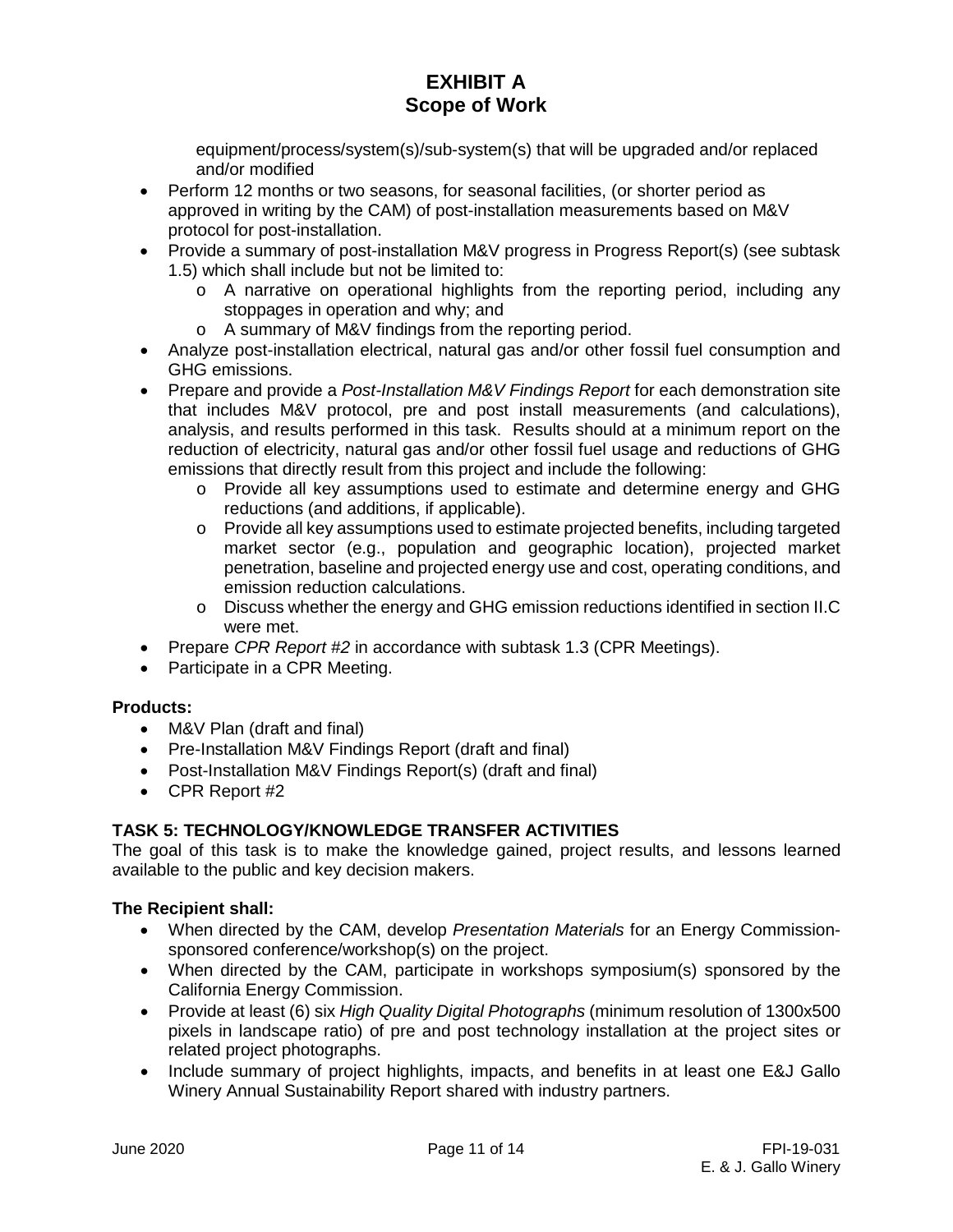- Develop Knowledge Sharing Plan to share project highlights, impacts, and benefits with industry associations (see Letters of Support in Attachment 7 that easily facilitate this knowledge sharing).
- Provide final Knowledge Sharing Report documenting actual publication of project highlights, impacts, and benefits; actual participation in meetings, workshops, and events; and reach of information shared.

#### **Products:**

- Presentation Materials (draft and final)
- High Quality Digital Photographs
- Knowledge Sharing Plan (draft and final)
- Knowledge Sharing Report

### **V. PROJECT SCHEDULE**

Please see the attached Excel spreadsheet.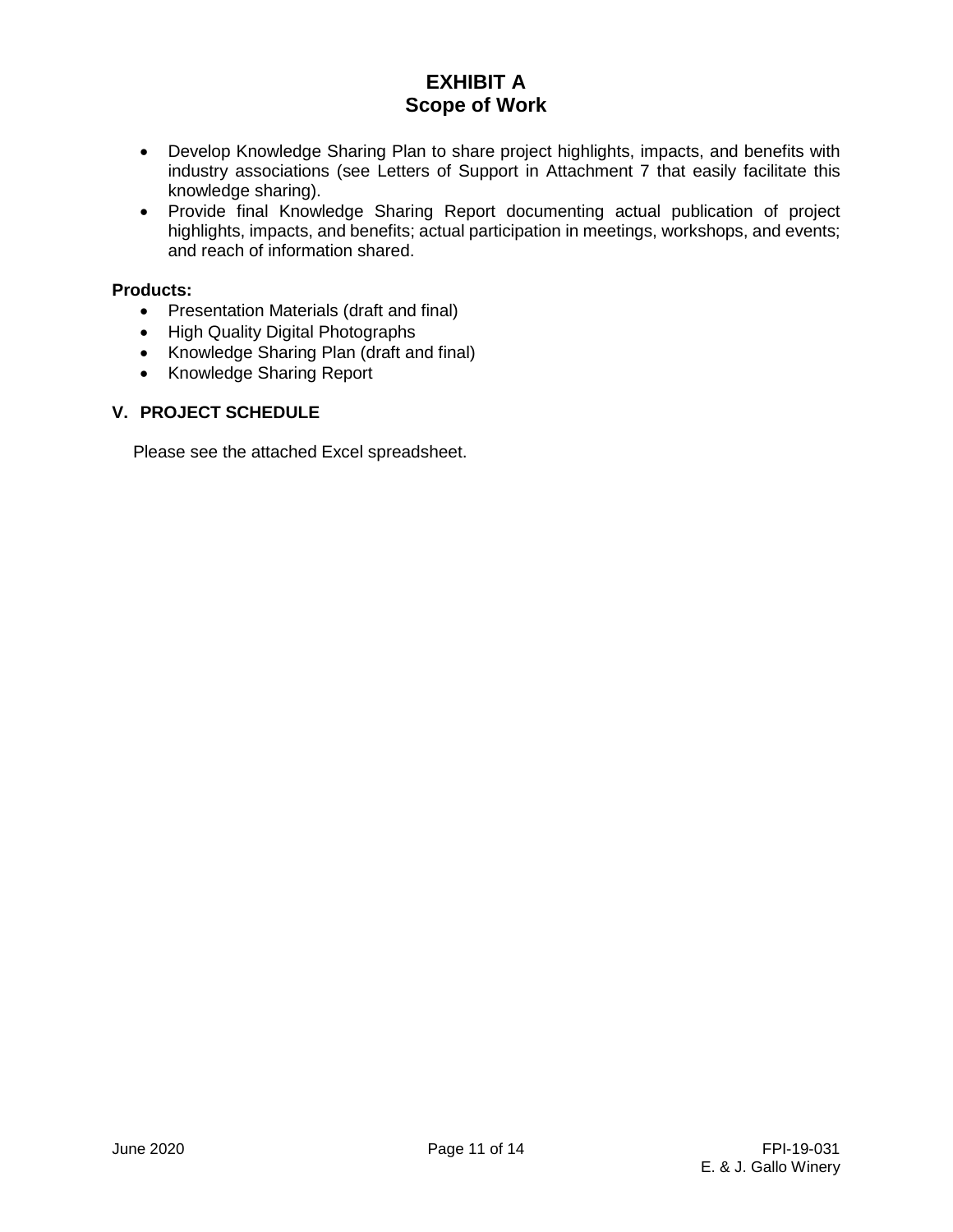#### **Notice of Exemption Form D**

| To:<br>Office of Planning and Research<br>PO Box 3044    |                               | <b>From:</b> California Energy Commission<br>1516 Ninth Street, MS-48 |                                                                                        |  |  |
|----------------------------------------------------------|-------------------------------|-----------------------------------------------------------------------|----------------------------------------------------------------------------------------|--|--|
| 1400 Tenth Street, Room 113<br>Sacramento, CA 95812-3044 |                               |                                                                       | Sacramento, CA 95814                                                                   |  |  |
| <b>Project Applicant:</b>                                | E. $&$ J. Gallo Winery        |                                                                       |                                                                                        |  |  |
| <b>Project Title:</b>                                    | and Refrigeration Conversion. |                                                                       | Reducing GHG Emissions Through Comprehensive Refrigeration and Air Compressor Upgrades |  |  |
| <b>Project Location:</b><br><b>Address</b>               |                               | <b>City</b>                                                           | County                                                                                 |  |  |
| 18000 River Rd                                           |                               | Livingston 95334                                                      | Merced                                                                                 |  |  |

#### **Description of Nature, Purpose and Beneficiaries of Project:**

This project involves refrigeration component upgrades at E. & J. Gallo's wineries in Modesto and Livingston and a refrigeration system replacement at E. & J. Gallo's winery in San Miguel. The equipment to be replaced at Livingston includes an evaporative condenser, a side-stream filtration system and isolation valving. The equipment to be replaced at Modesto includes a screw compressor package, controls upgrade, a cooling tower, and air compressors. Activity will be limited to the project sites.

| <b>Name of Public Agency Approving Project:</b><br>California Energy Commission |
|---------------------------------------------------------------------------------|
|---------------------------------------------------------------------------------|

#### **Name of Person or Agency Carrying Out Project:** E & J Gallo Winery

#### **Exempt Status:** (*check one)*

Ministerial Exemption (Pub. Resources Code § 21080(b)(1); Cal. Code Regs., tit 14, § 15268);

600 Yosemite Blvd Modesto 95354 Stanislaus 2425 Mission St San Miguel 93451 San Luis Obispo

□ Declared Emergency (Pub. Resources Code § 21080(b)(3); Cal. Code Regs., tit 14, § 15269(a));

Emergency Project (Pub. Resources Code § 21080(b)(4); Cal. Code Regs., tit 14, § 15269(b)(c));

 $X$  Categorical Exemption. State type and section number

Cal. Code Regs., tit 14, § 15301 ; Cal. Code Regs., tit 14, § 15302

Statutory Exemptions. State code number.

Common Sense Exemption. (Cal. Code Regs., tit 14,  $\S 15061(b)(3)$ )

#### **Reasons why project is exempt:**

Class 1 projects consist of the operation, repair, maintenance, permitting, leasing, licensing, or minor alteration of existing public or private structures, facilities, mechanical equipment, or topographical features, involving negligible or no expansion of existing or former use. This project will involve updates to controls and replacement parts to existing refrigeration systems and compressed air systems at existing wineries. The replacement parts will not change the purpose or increase the capacity of the refrigeration systems or winery. The replacement parts include condensers, refrigeration compressors, air compressors, air storage tank, side-stream filtration system, cooling tower, control panel, and auxiliary equipment. For these reasons, the project will not have a significant effect on the environment and falls under the categorical exemption listed in 14 C.C.R. 15301.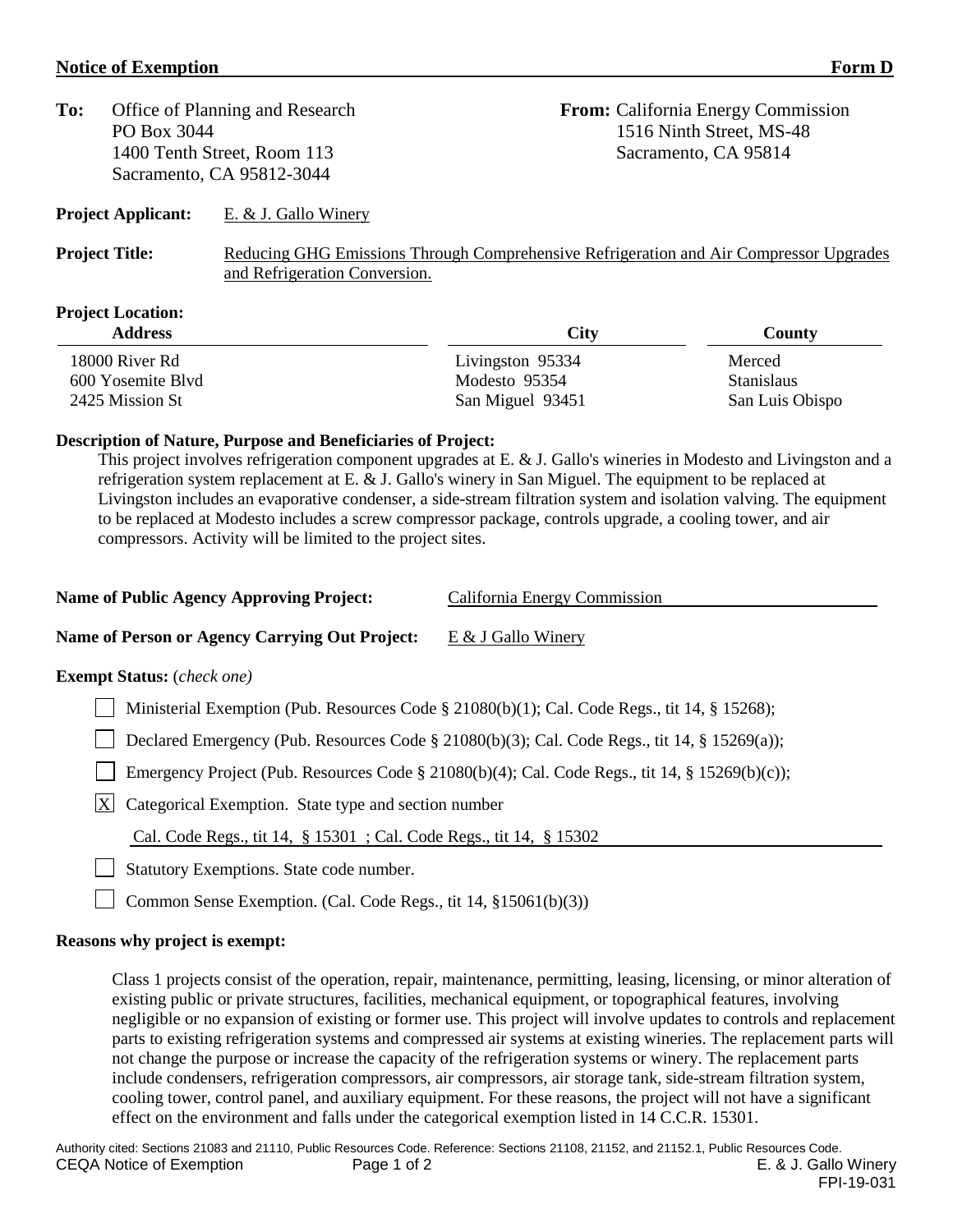Class 2 projects consists of replacement or reconstruction of existing structures and facilities where the new structure will be located on the same site as the structure replaced and will have substantially the same purpose and capacity as the structure replaced. This project will involve the removal and replacement of parts for existing refrigeration systems and existing air compression systems at existing wineries. The replacement parts will not change the purpose or increase the capacity of the refrigeration systems or winery. The replacement parts include condensers, refrigeration compressors, air compressors, air storage tank, side-stream filtration system, cooling tower, control panel, and auxiliary equipment. For these reasons, the project will not have a significant effect on the environment and falls under the categorical exemption listed in 14 C.C.R. 15302.

Each exemption is an independent basis for finding the project exempt.

| <b>Lead Agency</b><br><b>Contact Person:</b>                                                                                                                                     | <b>Hannah Craig</b>                 | Area code/Telephone/Ext:         |               | 916-327-2457 |  |
|----------------------------------------------------------------------------------------------------------------------------------------------------------------------------------|-------------------------------------|----------------------------------|---------------|--------------|--|
| If filed by applicant:<br>Attach certified document of exemption finding.<br>Has a Notice of Exemption been filed by the public agency approving the project?<br>Yes<br>No<br>2. |                                     |                                  |               |              |  |
| Signature:                                                                                                                                                                       |                                     | Date:                            | <b>Title:</b> |              |  |
|                                                                                                                                                                                  | <b>Signed by Responsible Agency</b> |                                  |               |              |  |
| <b>Signed by Lead Agency</b>                                                                                                                                                     |                                     |                                  |               |              |  |
| <b>Signed by Applicant</b>                                                                                                                                                       |                                     | Date received for filing at OPR: |               |              |  |